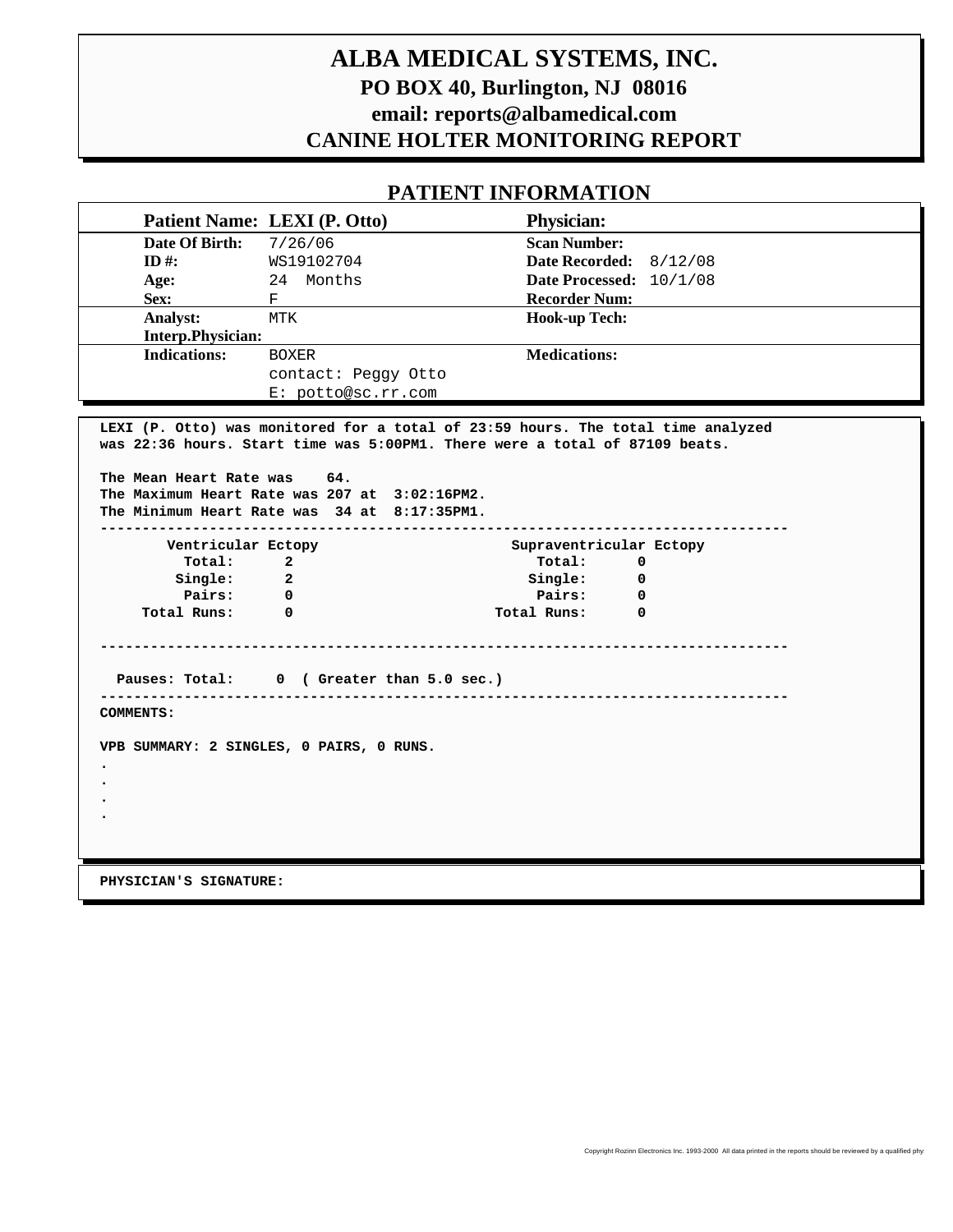#### Patient: LEXI (P. Otto) Page 2

|                                                                     | <b>INTERVAL</b><br><b>STARTING</b> | LO       | <b>HEART RATE</b><br><b>MEAN HI</b>                                                                        | TOTAL<br><b>BEATS</b> | <b>VPB</b><br><b>TOTAL</b>       | <b>VPB</b><br><b>PAIRS</b> | <b>RUNS</b><br>VT | <b>SVPB</b><br><b>TOTAL</b> | <b>SVPB</b><br><b>PAIRS</b> | <b>RUNS</b><br><b>SVT</b>  | <b>PAUSES</b> | <b>TIME</b><br><b>ANALYZED</b> |
|---------------------------------------------------------------------|------------------------------------|----------|------------------------------------------------------------------------------------------------------------|-----------------------|----------------------------------|----------------------------|-------------------|-----------------------------|-----------------------------|----------------------------|---------------|--------------------------------|
|                                                                     | 5:00PM1                            | 42       | 59<br>131                                                                                                  | 2955                  | $\mathsf 0$                      | 0                          | 0                 | $\mathbf 0$                 | 0                           | 0                          | 0             | 0:49                           |
|                                                                     | 6:00PM1                            | 45       | 72<br>156                                                                                                  | 3367                  | $\overline{0}$                   | 0                          | $\mathbf 0$       | $\mathbf 0$                 | $\mathbf 0$                 | $\mathbf 0$                | $\mathbf 0$   | 0:46                           |
|                                                                     | 7:00PM1                            | 37       | 55<br>161                                                                                                  | 3062                  | $\mathbf 0$                      | 0                          | 0                 | $\mathbf 0$                 | 0                           | $\mathbf 0$                | 0             | 0:54                           |
|                                                                     | 8:00PM1                            | 34       | 55<br>154                                                                                                  | 3186                  | $\mathbf 0$                      | 0                          | $\mathbf 0$       | $\mathbf 0$                 | 0                           | $\mathbf 0$                | 0             | 0:57                           |
|                                                                     | 9:00PM1                            | 39       | 61<br>180                                                                                                  | 3239                  | $\overline{0}$                   | 0                          | 0                 | $\mathbf 0$                 | $\Omega$                    | $\mathbf 0$                | 0             | 0:52                           |
|                                                                     | $10:00$ PM $1$                     | 41       | 66<br>163                                                                                                  | 3986                  | $\overline{0}$                   | 0                          | 0                 | $\mathbf 0$                 | 0                           | $\mathbf 0$                | 0             | 0:59                           |
|                                                                     | $11:00$ PM $1$                     | 41       | 61<br>163                                                                                                  | 3634                  | $\Omega$                         | 0                          | $\mathbf 0$       | $\mathbf 0$                 | 0                           | $\mathbf 0$                | 0             | 0:59                           |
|                                                                     | 12:00AM2                           | 43       | 61<br>174                                                                                                  | 3634                  | $\overline{0}$                   | 0                          | 0                 | $\mathbf 0$                 | 0                           | $\mathbf 0$                | 0             | 0:59                           |
|                                                                     | 1:00AM2<br>2:00AM2                 | 39       | 62<br>156<br>65<br>161                                                                                     | 3717<br>3934          | $\overline{0}$<br>$\overline{0}$ | 0<br>0                     | 0<br>0            | $\mathbf 0$<br>$\mathbf 0$  | $\Omega$<br>0               | $\mathbf 0$<br>$\mathbf 0$ | $\Omega$<br>0 | 0:59                           |
|                                                                     | 3:00AM2                            | 40<br>44 | 67<br>156                                                                                                  | 4046                  | $\overline{0}$                   | 0                          | 0                 | $\mathbf 0$                 | 0                           | $\mathbf 0$                | 0             | 0:59<br>0:59                   |
|                                                                     | 4:00AM2                            | 64       | 76<br>174                                                                                                  | 4584                  | $\overline{0}$                   | 0                          | $\mathbf 0$       | $\mathbf 0$                 | 0                           | $\mathbf 0$                | 0             | 0:59                           |
|                                                                     | 5:00AM2                            | 58       | 76<br>174                                                                                                  | 4312                  | $\mathbf 0$                      | 0                          | 0                 | $\mathbf 0$                 | 0                           | $\mathbf 0$                | 0             | 0:56                           |
|                                                                     | 6:00AM2                            | 48       | 60<br>154                                                                                                  | 3567                  | $\overline{0}$                   | 0                          | 0                 | $\mathbf 0$                 | $\Omega$                    | $\mathbf 0$                | $\Omega$      | 0:59                           |
|                                                                     | 7:00AM2                            | 36       | 65<br>166                                                                                                  | 3613                  | 1                                | 0                          | 0                 | $\mathbf 0$                 | $\Omega$                    | $\mathbf 0$                | 0             | 0:55                           |
|                                                                     | 8:00AM2                            | 37       | 61<br>152                                                                                                  | 3565                  | $\overline{0}$                   | 0                          | 0                 | $\mathbf 0$                 | 0                           | $\mathbf 0$                | 0             | 0:57                           |
|                                                                     | 9:00AM2                            | 44       | 76<br>186                                                                                                  | 3248                  | $\overline{0}$                   | 0                          | $\mathbf 0$       | $\mathbf 0$                 | 0                           | $\mathbf 0$                | 0             | 0:42                           |
|                                                                     | 10:00AM2                           | 40       | 63<br>166                                                                                                  | 3655                  | $\mathbf{1}$                     | 0                          | 0                 | $\mathbf 0$                 | 0                           | $\mathbf 0$                | 0             | 0:57                           |
|                                                                     | 11:00AM2                           | 36       | 58<br>177                                                                                                  | 3477                  | $\overline{0}$                   | 0                          | 0                 | $\mathbf 0$                 | $\Omega$                    | $\mathbf 0$                | $\Omega$      | 0:59                           |
|                                                                     | 12:00PM2                           | 34       | 53<br>150<br>61                                                                                            | 3203                  | $\overline{0}$<br>$\overline{0}$ | 0<br>0                     | 0<br>0            | $\mathbf 0$<br>$\mathbf 0$  | $\Omega$<br>0               | $\mathbf 0$<br>$\mathbf 0$ | 0<br>0        | 0:59                           |
|                                                                     | 1:00PM2<br>2:00PM2                 | 34<br>38 | 196<br>55<br>152                                                                                           | 3526<br>3327          | $\overline{0}$                   | 0                          | $\mathbf 0$       | $\mathbf 0$                 | 0                           | $\mathbf 0$                | 0             | 0:57<br>0:59                   |
|                                                                     | 3:00PM2                            | 46       | 93<br>207                                                                                                  | 4933                  | 0                                | 0                          | 0                 | 0                           | 0                           | $\mathbf 0$                | 0             | 0:52                           |
|                                                                     | 4:00PM2                            | 39       | 55<br>145                                                                                                  | 3339                  | $\Omega$                         | 0                          | $\Omega$          | $\Omega$                    | $\Omega$                    | $\Omega$                   | $\cap$        | 0:59                           |
|                                                                     | SUMMARY:                           | 34       | 64<br>207                                                                                                  | 87109                 | $\mathbf{2}$                     | 0                          | 0                 | 0                           | 0                           | 0                          | 0             | 22:36                          |
|                                                                     |                                    |          |                                                                                                            |                       |                                  |                            |                   |                             |                             |                            |               |                                |
| 300                                                                 | 7pm1                               | 9pm1     | 11pm1                                                                                                      | 1am2                  | 3am2                             | 5am2                       | 7am2              | 9am2                        | 11am2                       |                            | 1pm2<br>3pm2  | 5pm2                           |
| Heart                                                               |                                    |          |                                                                                                            |                       |                                  |                            |                   |                             |                             |                            |               |                                |
| Rate<br>200                                                         |                                    |          |                                                                                                            |                       |                                  |                            |                   |                             |                             |                            |               |                                |
|                                                                     |                                    |          |                                                                                                            |                       |                                  |                            |                   |                             |                             |                            |               |                                |
| 100                                                                 |                                    |          | was a formation of the formation of the construction of the formation of the formation of the formation of |                       |                                  |                            |                   |                             | <b>TLMWALL</b>              |                            |               |                                |
| 0                                                                   |                                    |          |                                                                                                            |                       |                                  |                            |                   |                             |                             |                            |               |                                |
| 100                                                                 | 7pm1                               | 9pm1     | 11pm1                                                                                                      | 1am2                  | 3am2                             | 5am2                       | 7am2              | 9am2                        | 11am2                       |                            | 1pm2<br>3pm2  | 5pm2                           |
| VPB                                                                 |                                    |          |                                                                                                            |                       |                                  |                            |                   |                             |                             |                            |               |                                |
| $\ensuremath{\mathop{\text{\rm per}}\nolimits}$<br>50<br><b>MIN</b> |                                    |          |                                                                                                            |                       |                                  |                            |                   |                             |                             |                            |               |                                |
|                                                                     |                                    |          |                                                                                                            |                       |                                  |                            |                   |                             |                             |                            |               |                                |
| 0                                                                   |                                    |          |                                                                                                            |                       |                                  |                            |                   |                             |                             |                            |               |                                |
| VT<br>30                                                            | 7 pm.                              | 9pm.     | ำ הרח⊺ 1                                                                                                   | 1am2                  | 3am2                             | 5am2                       | 7am2              | 9am;                        | 11am2                       |                            | ⊀rom          | 5pm2                           |
| <b>BEATS</b>                                                        |                                    |          |                                                                                                            |                       |                                  |                            |                   |                             |                             |                            |               |                                |
| /MIN<br>$\mathbf 0$                                                 |                                    |          |                                                                                                            |                       |                                  |                            |                   |                             |                             |                            |               |                                |
| 100                                                                 | 7pm1                               | 9pm1     | 11pm1                                                                                                      | 1am2                  | 3am2                             | 5am2                       | 7am2              | 9am2                        | 11am2                       |                            | 1pm2<br>3pm2  | 5pm2                           |
| <b>SVPB</b>                                                         |                                    |          |                                                                                                            |                       |                                  |                            |                   |                             |                             |                            |               |                                |
| per                                                                 |                                    |          |                                                                                                            |                       |                                  |                            |                   |                             |                             |                            |               |                                |
| 50<br><b>MIN</b>                                                    |                                    |          |                                                                                                            |                       |                                  |                            |                   |                             |                             |                            |               |                                |
|                                                                     |                                    |          |                                                                                                            |                       |                                  |                            |                   |                             |                             |                            |               |                                |
| 0<br>SVT<br>30                                                      | 7pm.                               | 9pm.     | ำ⊓ר ⊓                                                                                                      | 1am2                  | 3am2                             | 5am2                       | 7am2              | 9am;                        | 11am2                       |                            | lom⊇<br>som:  | 5pm2                           |
| <b>BEATS</b>                                                        |                                    |          |                                                                                                            |                       |                                  |                            |                   |                             |                             |                            |               |                                |
|                                                                     |                                    |          |                                                                                                            |                       |                                  |                            |                   |                             |                             |                            |               |                                |
| /MIN<br>0                                                           |                                    |          |                                                                                                            |                       |                                  |                            |                   |                             |                             |                            |               |                                |

# **GENERAL PROFILE**

Copyright Rozinn Electronics Inc. 1993-2000 All data printed in the reports should be reviewed by a qualified physician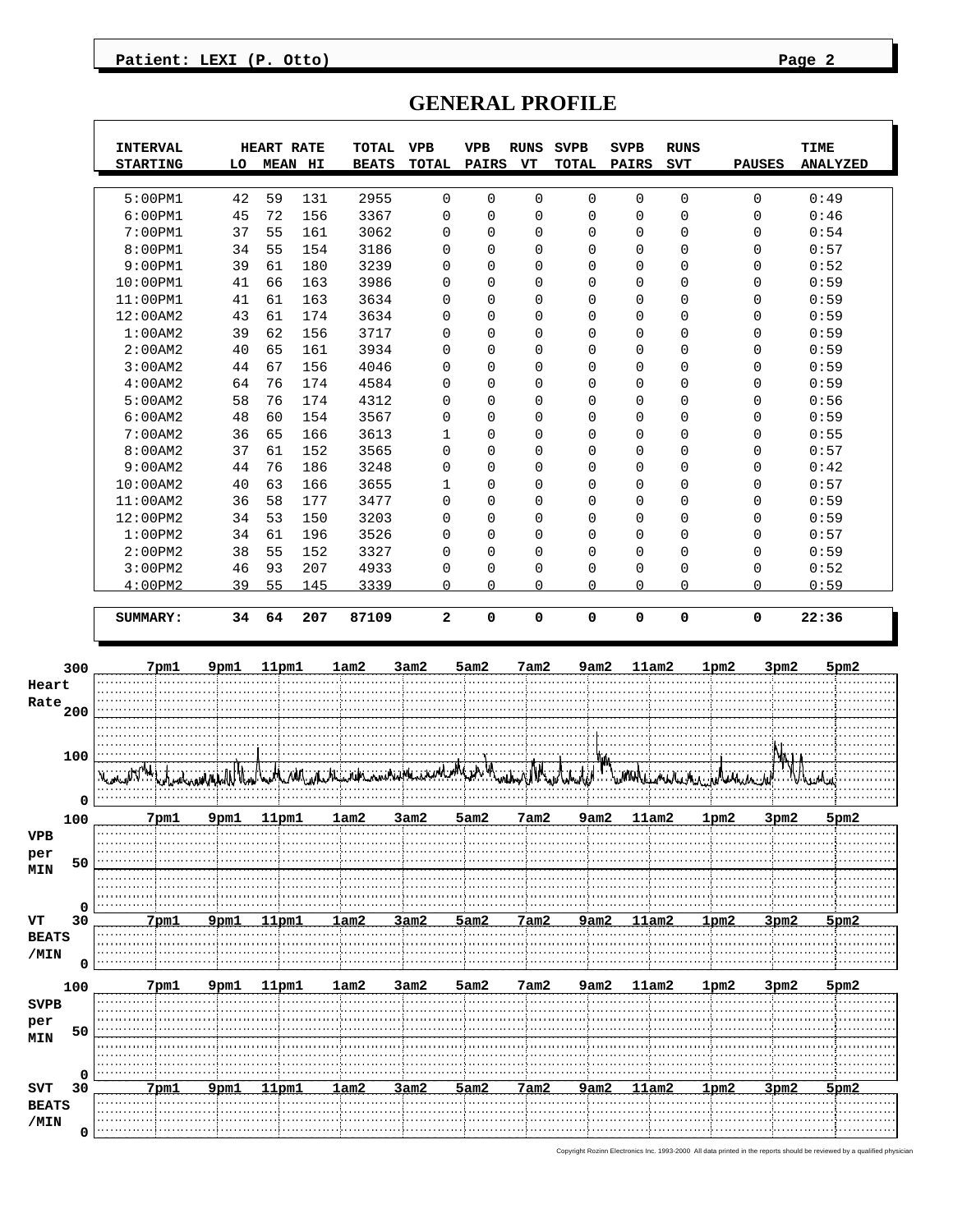**Patient: LEXI (P. Otto) Page 3** 

### **CRITICAL EVENTS**

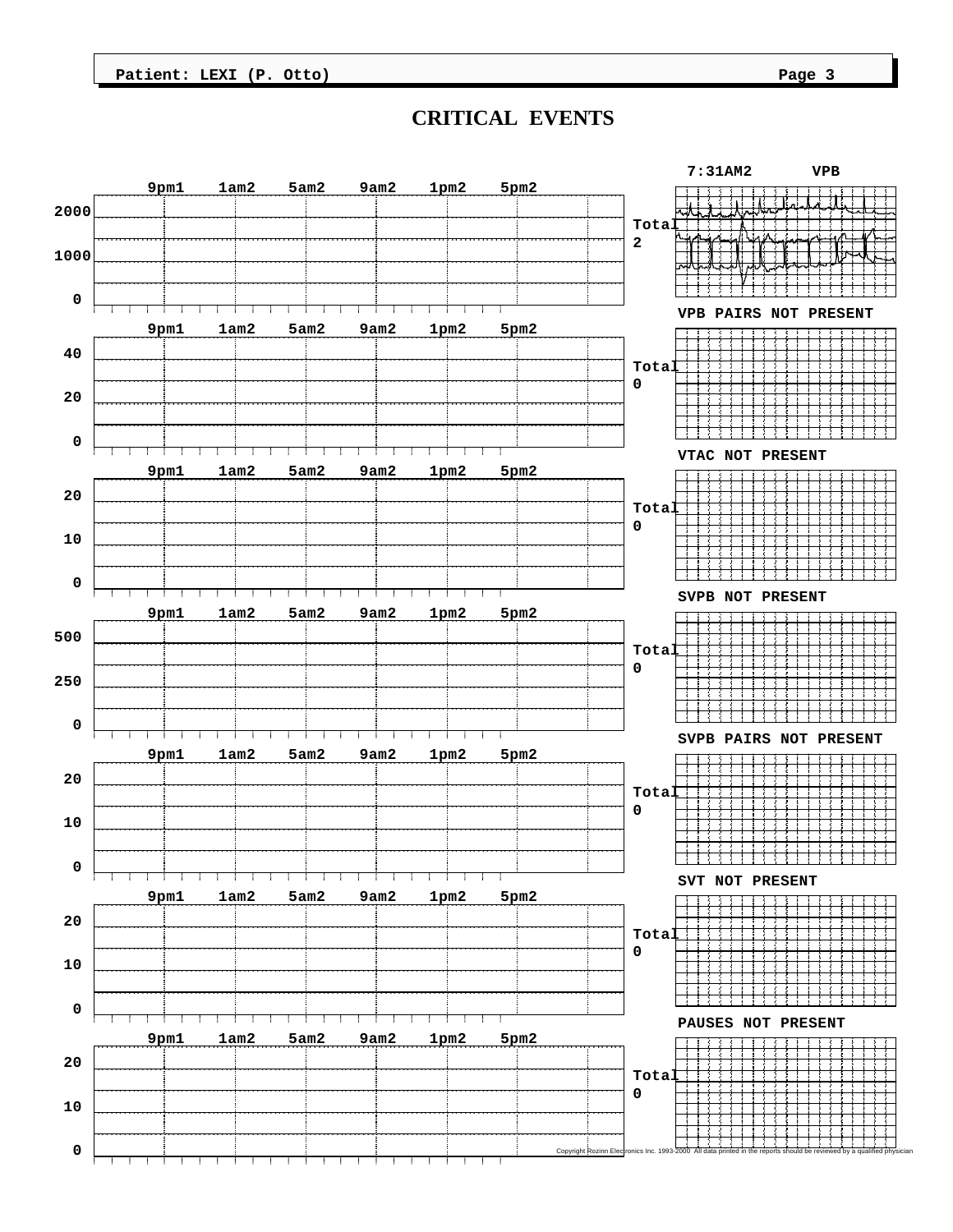

#### **FULL-SIZED STRIPS**

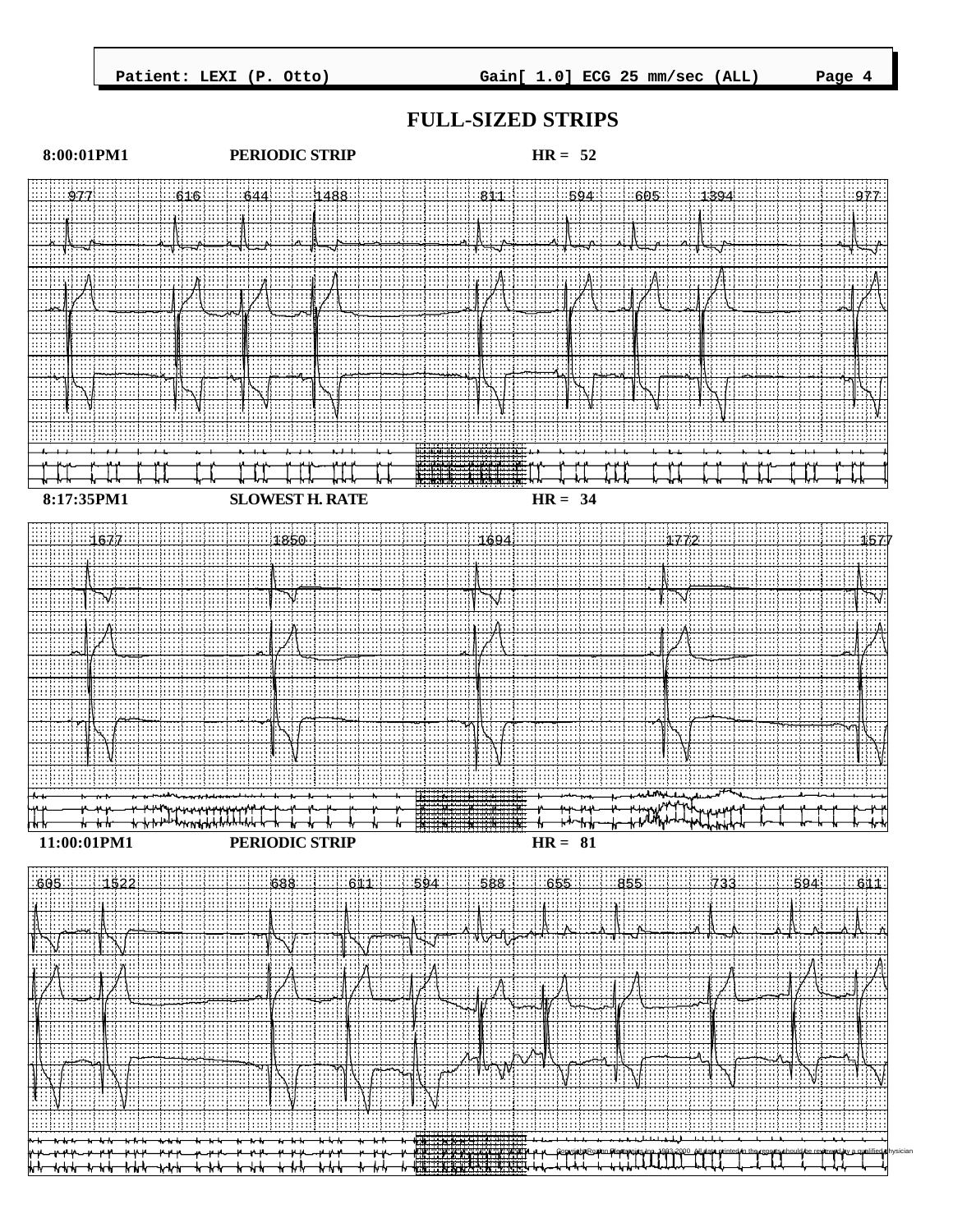

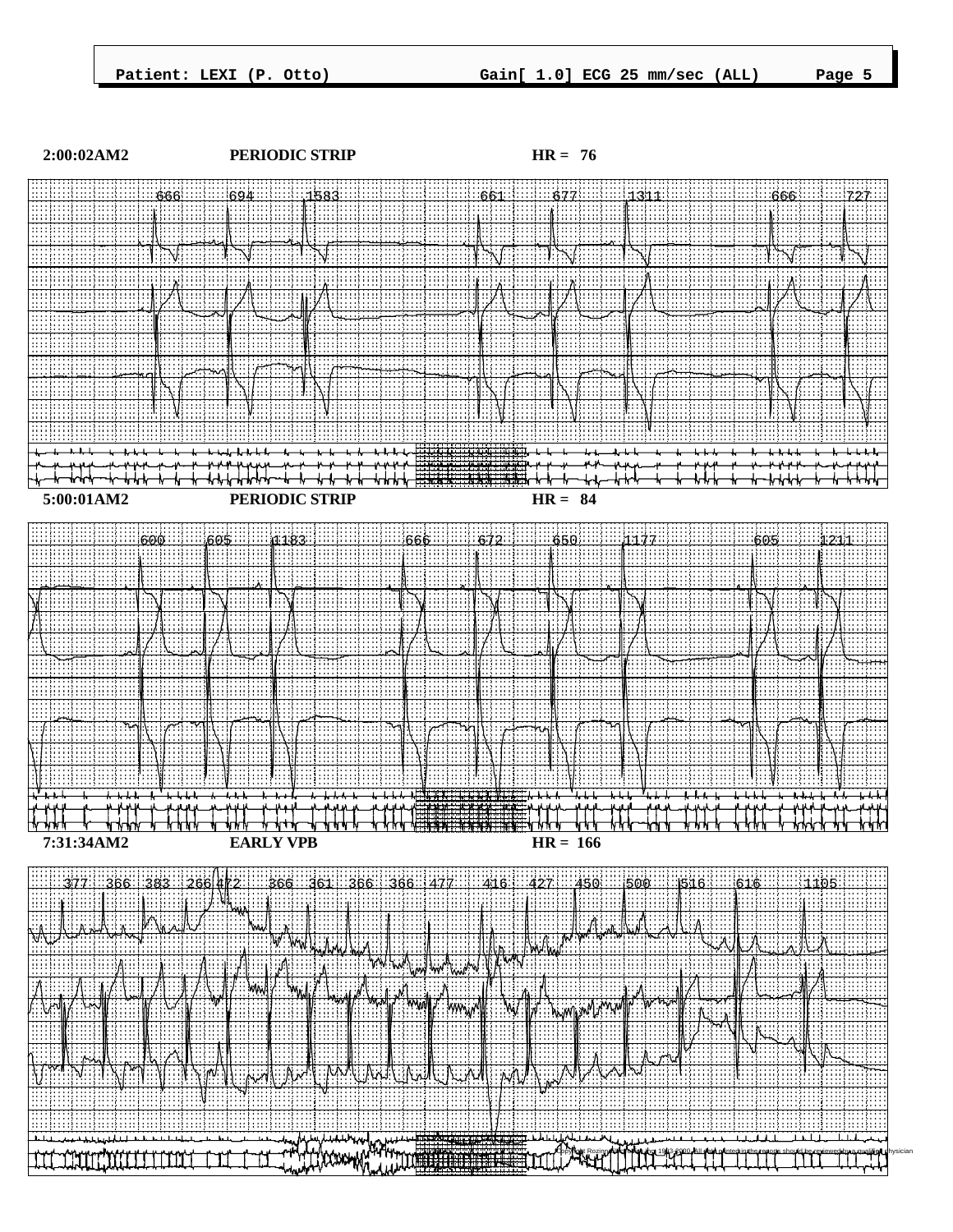